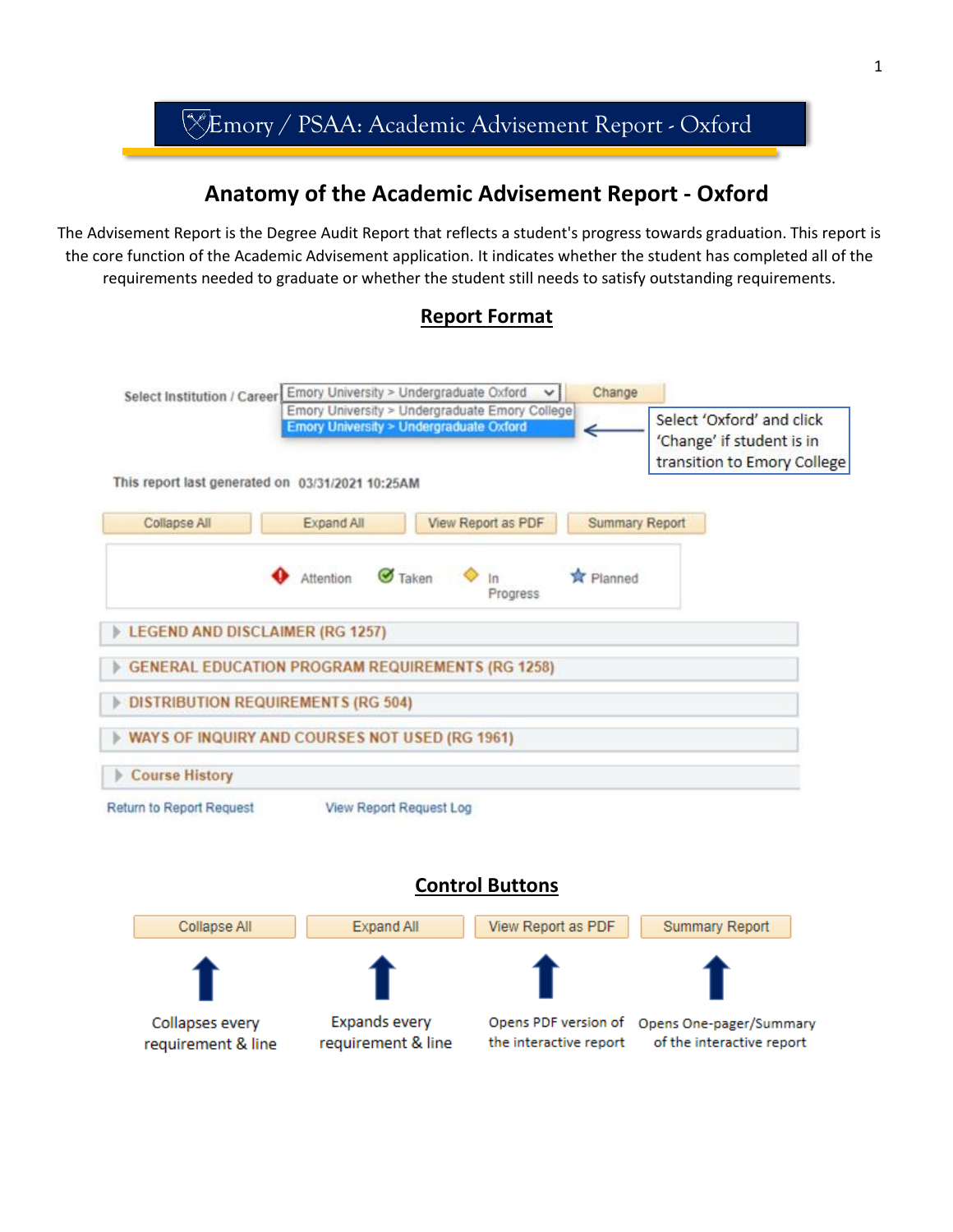

\***Note:** 'In-progress' courses are designed to satisfy requirements pending successful completion of the course/s. If a student is awarded an unsatisfactory grade or withdraws from the class by the time the grade is posted, the status will change from 'Satisfied With In-Progress' Courses to 'Not Satisfied'.

## **Advisement Report Groups**

**First Group**: The "Legend and Disclaimer" as well as general information for the audit is found in this section.

**Second Group**: "General Education" school requirements, Status of GPA requirement to graduate & Total Hours are all listed within this group. Seminar and Milestone courses are also found here as part of Students AA requirement.

**Third Group**: "Distribution Requirements" - within this group, students will complete 3 of the 5 main areas of GEN ED –MQR, SNT, HSC, HAP, HAL

**Fourth Group**: "Ways of Inquiry" – under this group students will need to complete 2 of the 5 areas of GEN ED. Courses in this section are designated with a Q after the course catalog number.



## **Reference Numbers**

The **Requirement Group** (**RG), Requirement (RQ)** & **Requirement Line (LN)** numbers you see throughout the audit are for reference purposes. These numbers make locating course details easier. Reference numbers also aid in exceptions processing and issue resolution.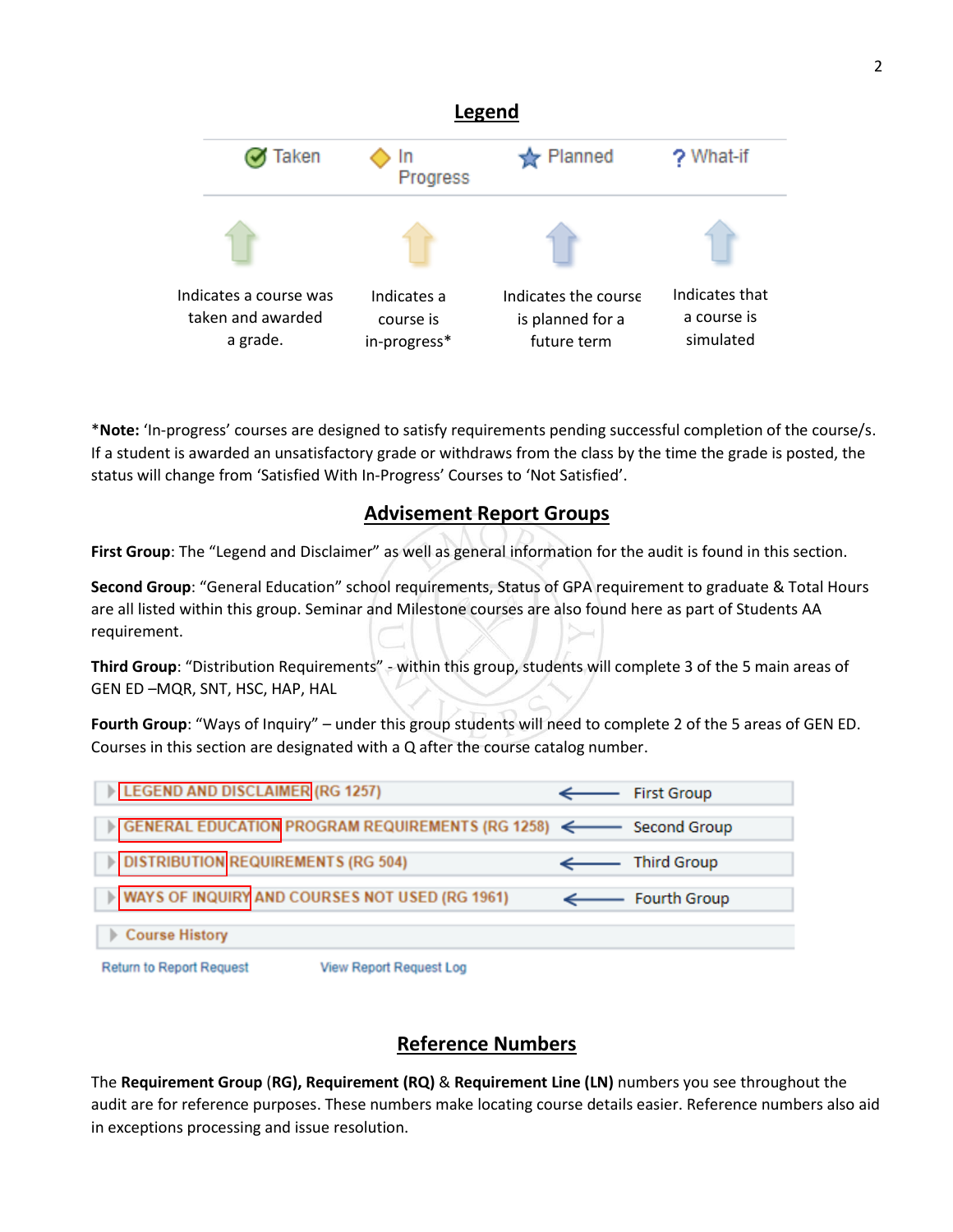

# **Collapsed (Satisfied) & Not Collapsed (Not satisfied) Requirements:**



# **Alternative Requirement Lines**

In some cases, students may have two or more Requirement Line options out of which they can complete one. Once a student completed one, only that line will show on the report and the other may no longer be displayed.



## **Total GPA**

GPA info is located right after total academic hours within the General Education Requirement.

Total GPA (RQ 1681; LN 30)

Satisfied: This area verifies GPA requirement has been met for graduation.

 $LN >$ <sup>7</sup>

• Satisfied: Cumulative Grade Point Avg. > or = 2.0

## **Requirement Status Indicators, Counters & Course Status**

**Status Indicators types= Satisfied; Satisfied with In Progress Courses; Not Satisfied** 

**Counter details = Units or Courses required; taken; needed**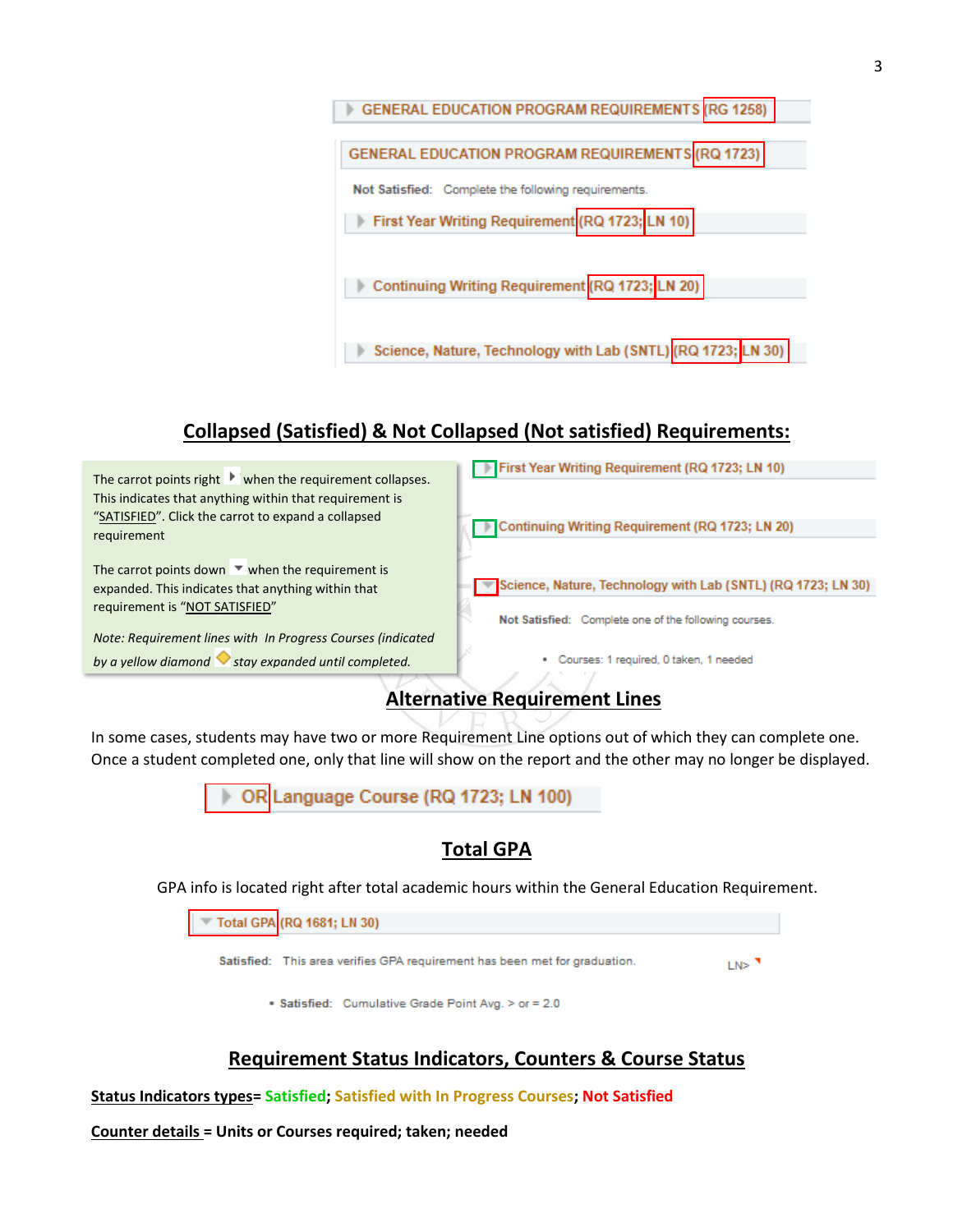|                          |       |                                                                                                        |                                                                                             | <b>CNS 3</b>                          |
|--------------------------|-------|--------------------------------------------------------------------------------------------------------|---------------------------------------------------------------------------------------------|---------------------------------------|
|                          |       |                                                                                                        |                                                                                             |                                       |
|                          |       |                                                                                                        | First                                                                                       | Last                                  |
| <b>Description</b>       | Units | When                                                                                                   |                                                                                             |                                       |
| <b>Discovery Seminar</b> |       |                                                                                                        |                                                                                             |                                       |
|                          |       | History, Society, Cultures (HSC) (RQ 1723; LN 80)<br>Satisfied: Complete one of the following courses. | The following courses were used to satisfy this requirement:<br>Personalize   View All   (과 | 1 of<br>Grade<br>3.00 Fall 2020<br>А- |

---------------------------------------------------------------------------------------------------------------------------------------------

When all required courses are completed.

|                       | Satisfied with In Progress Courses: MQR - 1 course required to satisfy this area.<br>· Courses: 1 required, 1 taken, 0 needed |                                            |                            |       |                      | LN> <sup>1</sup> | are needed but In-<br>progress courses need<br>to be successfully<br>completed. |
|-----------------------|-------------------------------------------------------------------------------------------------------------------------------|--------------------------------------------|----------------------------|-------|----------------------|------------------|---------------------------------------------------------------------------------|
|                       | The following courses were used to satisfy this requirement:                                                                  |                                            |                            |       |                      |                  |                                                                                 |
|                       |                                                                                                                               |                                            | Personalize   View All   2 | First | 4 1 of 1             | (a) Last         |                                                                                 |
| Course                | <b>Description</b>                                                                                                            | When<br><b>Units</b>                       |                            |       | Grade                | Status           |                                                                                 |
| MATH_OX 111           | Calculus I                                                                                                                    |                                            | 3.00 Spring 2021           |       |                      |                  |                                                                                 |
|                       |                                                                                                                               | v.                                         |                            |       | 19                   |                  |                                                                                 |
|                       | OR Language Course (RQ 1723; LN 100)                                                                                          |                                            |                            |       |                      |                  | When one or more                                                                |
| <b>Not Satisfied:</b> | One HAP (third language course may be used to satisfy one HAP)<br>· Courses: 3 required 2 taken, 1 needed                     |                                            |                            |       |                      | LN> <sup>1</sup> | courses are needed<br>beyond what is<br>completed and/or in -<br>progress.      |
|                       |                                                                                                                               |                                            |                            |       |                      |                  |                                                                                 |
|                       | The following courses were used to satisfy this requirement:                                                                  |                                            |                            |       | First 4 1-2 of 2 (k) | Last             |                                                                                 |
|                       | <b>Description</b>                                                                                                            | Personalize   View All   2<br><b>Units</b> | When                       |       | Grade                | <b>Stal</b>      |                                                                                 |
| Course<br>SPAN OX 201 | Intermediate Spanish I                                                                                                        | 3.00 Fall 2020                             |                            |       | В                    |                  |                                                                                 |

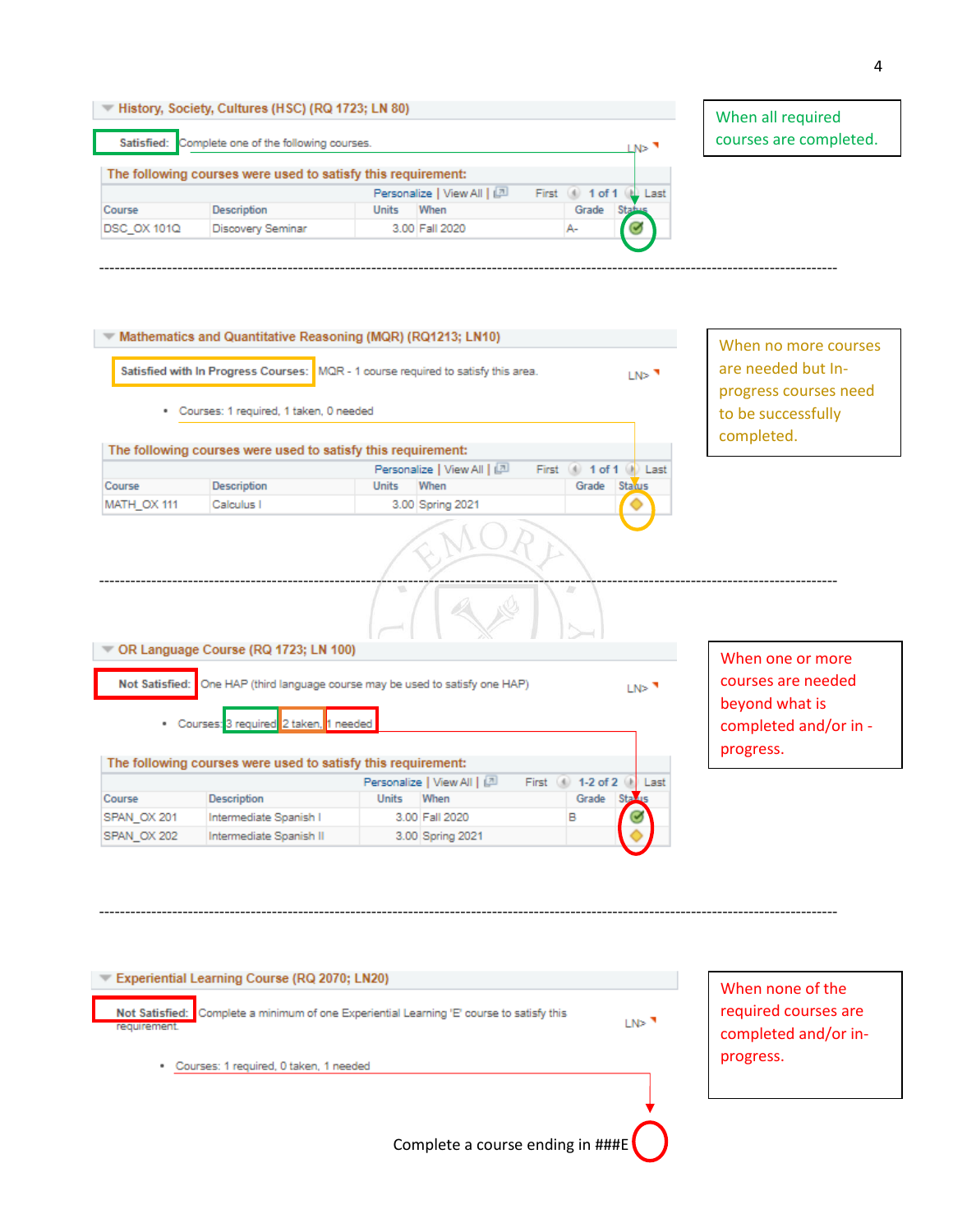## **Courses Not Used**

The "Courses Not Used" bucket was created to capture any course that was not used in the Gen Ed or Major/Minor requirements. These courses may include Failing grades, Withdrawals, Repeated Courses and Study Abroad OISP Courses. You may find courses here that could be used to satisfy requirements in the audit.



This section is part of the interactive report to make it easier for users to review details of any course taken and enrolled by the student right from the report without the need to review a transcript.

**Course History**

| <b>Course History</b> |                                                                   |                  |       |      |                     |
|-----------------------|-------------------------------------------------------------------|------------------|-------|------|---------------------|
| Ø Taken               | <b>In Transferred</b>                                             | In Progress      |       |      |                     |
| Course                | <b>Description</b>                                                | <b>Term</b>      | Grade |      | <b>Units Status</b> |
| DSC OX 101Q           | Discovery Seminar (Black Women and<br>Politics)                   | Fall 2020        |       | 3.00 | ☑                   |
| ECON OX 101           | Principles Of Microeconomics                                      | Fall 2020        |       | 3.00 | $\bullet$           |
| ECON OX 112           | Principles Of Macroeconomics                                      | Spring 2021      |       | 3.00 | ◇                   |
| <b>ENG OX 185</b>     | Writing/Inquiry - Liberal Arts (Why<br>iWrite:IdentityIntersect.) | Spring 2021      |       | 3.00 | $\bullet$           |
| LTL OX 100            | Learning to Lead                                                  | Spring 2021      |       | 1.00 | ◦                   |
| MATH_OX 111           | Calculus I                                                        | Spring 2021      |       | 3.00 | ◇                   |
| OXST OX 100R          | Oxford Studies                                                    | Spring 2021      |       | 1.00 | ◇                   |
| PE OX 124             | Tai Chi Chuan & Qi Gong Med.                                      | Spring 2021      |       | 1.00 | ⊙                   |
| SOC OX 101            | Introduction To Sociology                                         | Fall 2020        |       | 3.00 | $\bullet$           |
| SPAN OX 201           | Intermediate Spanish I                                            | Fall 2020        |       | 3.00 | $\bullet$           |
| SPAN OX 202           | Intermediate Spanish II                                           | Spring 2021      |       | 3.00 | ⊙                   |
| WGS OX 200Q           | Introduction to WGSS                                              | <b>Fall 2020</b> |       | 3.00 | $\bm{\sigma}$       |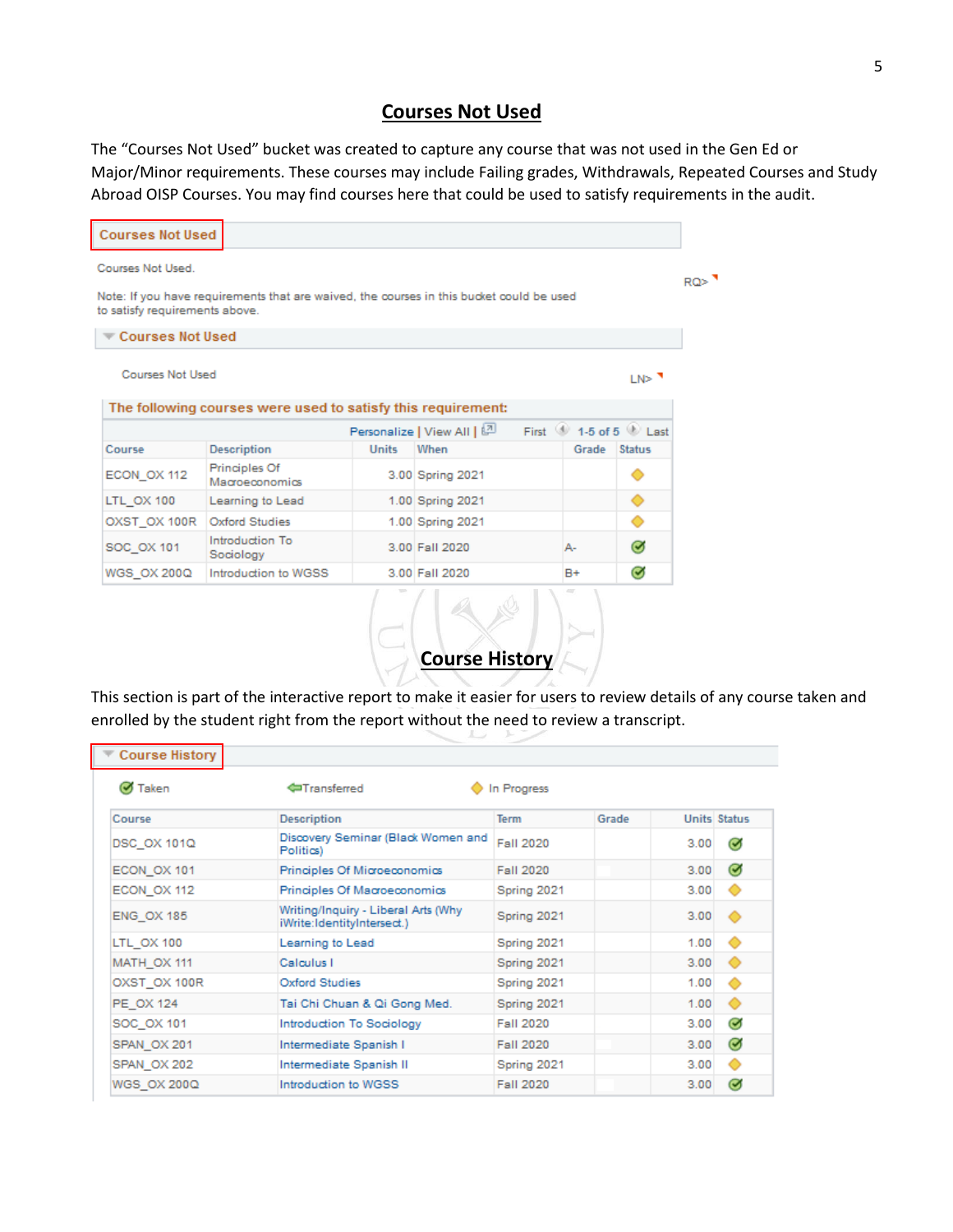### **PDF Report**

**The PDF Report** is a comprehensive version of the interactive report. It also includes a complete list of every course the student has taken in the "Course History" section on top of the report. This section makes it easier for users to review details of any course taken and enrolled by the student right from the report without the need to review a transcript – shown below.

### Degree Tracker Report - What If **Career Simulation Report**

| Program                            | <b>Requirement Term</b> | <b>Requirement Status</b> |
|------------------------------------|-------------------------|---------------------------|
| <b>Undergraduate Oxford Career</b> | Spring 2021             | <b>Not Satisfied</b>      |
| <b>Associate of Arts Program</b>   | Spring 2021             | <b>Not Satisfied</b>      |
| <b>Arts &amp; Sciences Major</b>   | Spring 2021             | <b>Not Satisfied</b>      |
|                                    | <b>Course History</b>   |                           |

| → Fall 1982    |                    |                                |       |              |      |
|----------------|--------------------|--------------------------------|-------|--------------|------|
| <b>Subject</b> | <b>Catalog Nbr</b> | <b>Course Title</b>            | Grade | <b>Units</b> | Type |
| ENG OX         | 110                | Introduction To Lit/Comp       | B+    | 4.00         | ΕN   |
| <b>FREN</b>    | 101                | <b>Elementary French I</b>     |       | 4.00         |      |
| <b>FREN</b>    | 102                | <b>Elementary French II</b>    |       | 4.00         | TE   |
| <b>HIST OX</b> | 102                | History Of Western Civ. II     | с     | 4.00         | EN   |
| MATH OX        | 110A               | Cal.W/Algebra:Calc.            |       | 4.00         | EN   |
|                |                    | W/AI&Trig                      |       |              |      |
| OXST OX        | 100G               | Oxford Studies                 | А     | 1.00         | EN   |
| PE OX          | 120                | Skin And Scuba Diving          | A+    | 1.00         | ΕN   |
| PSYC OX        | 101                | <b>Personality Development</b> | А     | 4.00         | EN   |

#### $\rightarrow$  Spr 1983

| <b>Subject</b> | <b>Catalog Nbr</b> | Course Title            | Grade                                       | <b>Units</b> | l vpe |
|----------------|--------------------|-------------------------|---------------------------------------------|--------------|-------|
| <b>BIOL OX</b> | 141                | General Biology W/Lab   |                                             | 4.00         | ΕN    |
| MATH OX        | 110B               | Cal W/Alg:Cal W/Alg And |                                             | 4.00         | EN    |
|                |                    | Tria                    | the company's company's company's company's |              |       |

#### $\rightarrow$  Spr 1984

| <b>Subject</b> | <b>Catalog Nbr</b> | <b>Course Title</b>    | Grade | <b>Units</b> | Type |
|----------------|--------------------|------------------------|-------|--------------|------|
| OXST OX        | 100J               | <b>Oxford Studies</b>  |       | 1.00         | EN   |
| PE_OX          | 100                | Health/Conditioning    |       | 1.00         | EN   |
| PSYC OX        | 303                | Classical/Instrumental |       | 4.00         | EN   |
|                |                    | Cond.                  |       |              |      |
| SOC OX         | 230                | Soc Aspect Of Health & |       | 4.00         | EN   |
|                |                    | <b>Illness</b>         |       |              |      |

#### $\rightarrow$ Fall 1994

| <b>Subject</b> | <b>Catalog Nbr</b> | <b>Course Title</b>           | Grade | <b>Units</b> | Type      |
|----------------|--------------------|-------------------------------|-------|--------------|-----------|
| <b>EDS</b>     | 201                | <b>American Education</b>     |       | 4.00         | EN        |
| <b>EDS</b>     | 301                | <b>Educational Psychology</b> | в     | 4.00         | EN        |
| <b>EDS</b>     | 325E               | Commun Instr'n:Early          |       | 4.00         | EN        |
|                |                    | Childhood                     |       |              |           |
| <b>EDS</b>     | 326                | Creativ Arts Instrn: Elem     | $B+$  | 2.00         | ΕN        |
| <b>MATH</b>    | 999XFR             | Non-Equivalent Transfer       |       | 3.00         | <b>TR</b> |
|                |                    | Course                        |       |              |           |
| MATH           | 340E               | Number System: Early          | $B+$  | 4.00         | EN        |
|                |                    | Childhood                     |       |              |           |